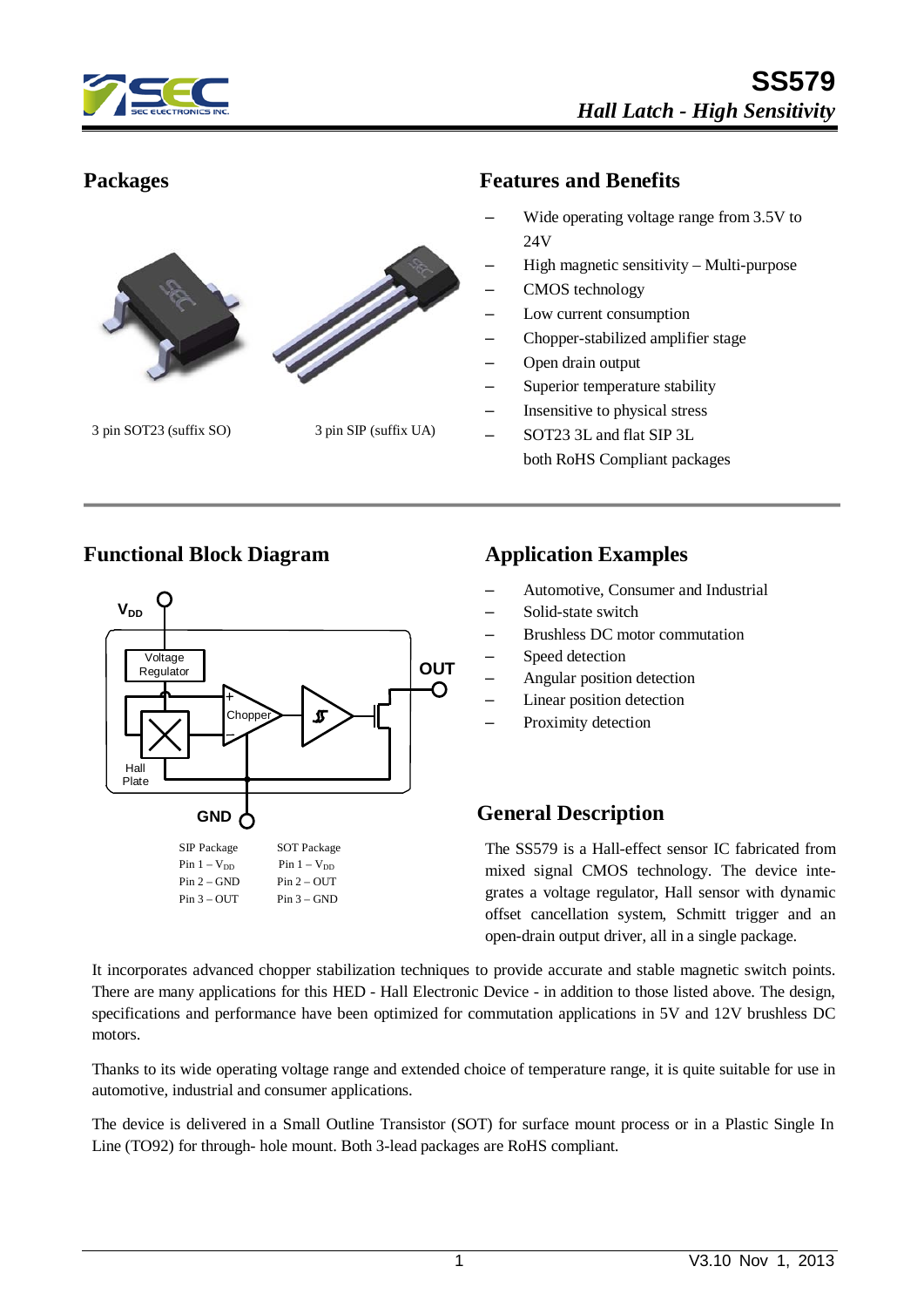

#### **Glossary of Terms**

| MilliTesla (mT), Gauss     | Units of magnetic flux density: $1mT = 10$ Gauss                                                                                 |
|----------------------------|----------------------------------------------------------------------------------------------------------------------------------|
| <b>RoHS</b>                | <b>Restriction of Hazardous Substances</b>                                                                                       |
| SOT                        | Small Outline Transistor (SOT package) – also referred with the package code<br>"SO"                                             |
| <b>ESD</b>                 | Electro-Static Discharge                                                                                                         |
| <b>BLDC</b>                | <b>Brush-Less Direct-Current</b>                                                                                                 |
| Operating Point $(B_{OP})$ | Magnetic flux density applied on the branded side of the package which turns the<br>output<br>driver ON ( $V_{OUT} = V_{DSon}$ ) |
| Release Point $(B_{RP})$   | Magnetic flux density applied on the branded side of the package which turns the<br>output<br>driver OFF ( $V_{OUT}$ = high)     |

#### **Unique Features**

Based on mixed signal CMOS technology, the SS579 is a Hall-effect device with high magnetic sensitivity. This multi-purpose latch meets most of the application requirements.

The chopper-stabilized amplifier uses switched capacitor technique to suppress the offset generally observed with Hall sensors and amplifiers. The CMOS technology makes this advanced technique possible and contributes to smaller chip size and lower current consumption than bipolar technology. The small chip size is also an important factor to minimize the effect of physical stress. This combination results in more stable magnetic characteristics and enables faster and more precise design.

The wide operating voltage from 3.5V to 24V, low current consumption and large choice of operating temperature range according to "E", "K" and "L" specification make this device suitable for automotive, industrial and consumer applications.

#### **Pin Definitions and Descriptions**





| <b>SOT Pin <math>\mathbb{N}_2</math> SIP Pin <math>\mathbb{N}_2</math></b> | <b>Name</b> | <b>Type</b> | <b>Function</b>       |
|----------------------------------------------------------------------------|-------------|-------------|-----------------------|
|                                                                            | $V_{DD}$    | Supply      | Supply Voltage Pin    |
|                                                                            | OUT         | Output      | Open Drain Output Pin |
|                                                                            | <b>GND</b>  | Ground      | Ground Pin            |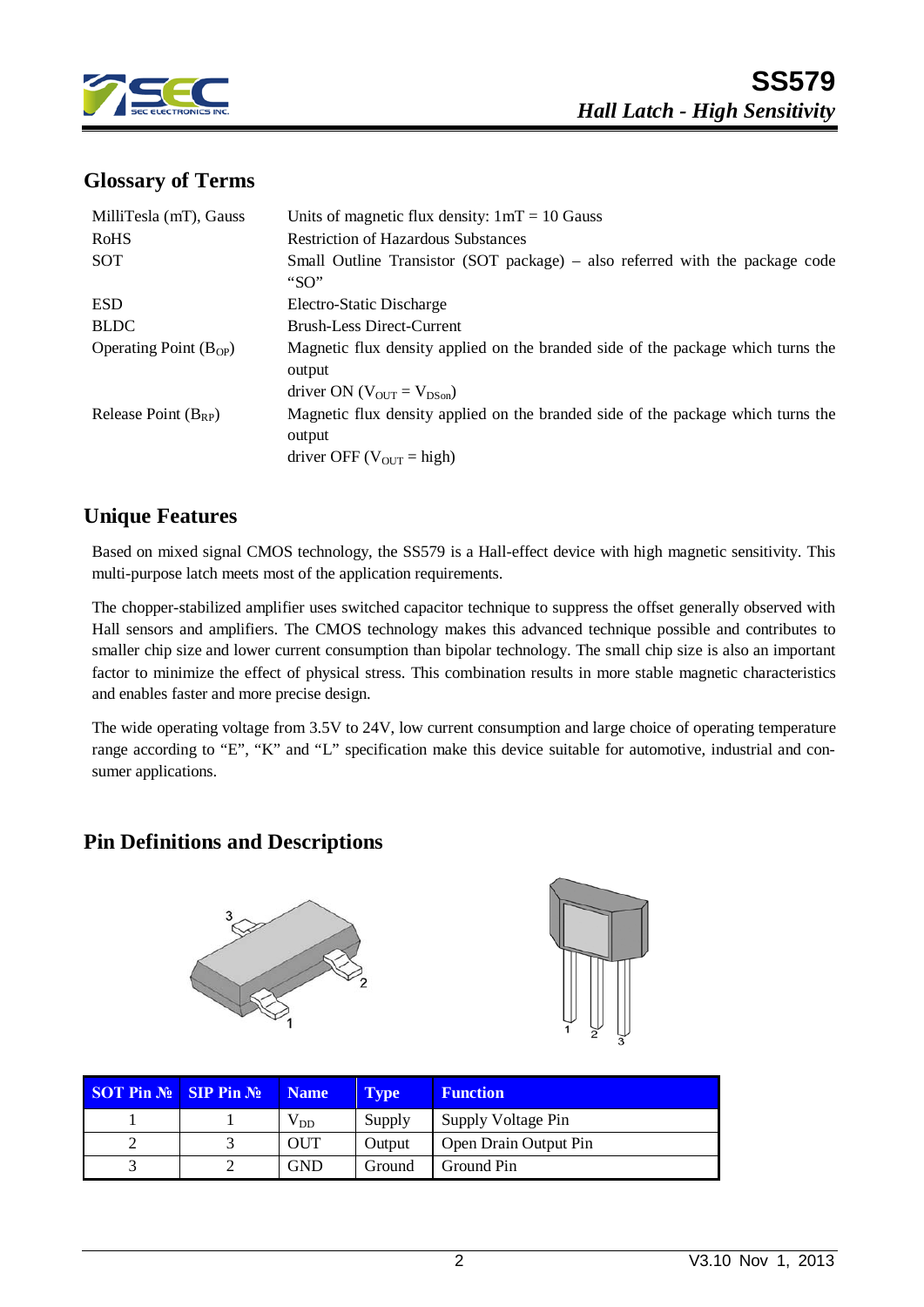

#### **Absolute Maximum Ratings**

| <b>Parameter</b>                    | <b>Symbol</b>    | <b>Value</b> | <b>Units</b> |
|-------------------------------------|------------------|--------------|--------------|
| <b>Supply Voltage</b>               | $\rm V_{DD}$     | 28           |              |
| <b>Supply Current</b>               | $I_{DD}$         | 50           | mA           |
| <b>Output Voltage</b>               | $\rm V_{OUT}$    | 28           |              |
| <b>Output Current</b>               | $I_{\text{OUT}}$ | 50           | mA           |
| <b>Storage Temperature Range</b>    | $T_{\rm S}$      | $-50$ to 150 | $^{\circ}C$  |
| <b>Maximum Junction Temperature</b> | T,               | 165          | ി            |

| <b>Operating Temperature Range</b> | <b>Symbol</b> | <b>Value</b> | Units   |
|------------------------------------|---------------|--------------|---------|
| Temperature Suffix "E"             |               | $-40$ to 85  | $\circ$ |
| Temperature Suffix "K"             |               | $-40$ to 125 | $\circ$ |
| Temperature Suffix "L"             |               | $-40$ to 150 |         |

Exceeding the absolute maximum ratings may cause permanent damage. Exposure to absolute-maximum-rated conditions for extended periods may affect device reliability.

## **General Electrical Specifications**

DC Operating Parameters  $T_A = 25^{\circ}$ C, V<sub>DD</sub>= 3.5V to 24V (unless otherwise specified)

| <b>Parameter</b>                 | <b>Symbol</b> | <b>Test Conditions</b>                             | <b>Min</b> | <b>Typ</b> | <b>Max</b> | <b>Units</b>       |
|----------------------------------|---------------|----------------------------------------------------|------------|------------|------------|--------------------|
| <b>Supply Voltage</b>            | $V_{DD}$      | Operating                                          | 3.5        |            | 24         | V                  |
| <b>Supply Current</b>            | $I_{DD}$      | $B < B_{RP}$                                       |            |            |            | mA                 |
| <b>Output Saturation Voltage</b> | $V_{DSon}$    | $I_{\text{OUT}} = 20 \text{mA}, B > B_{\text{OP}}$ |            |            | 0.5        | V                  |
| Output Leakage Current           | $I_{\rm OFF}$ | $B < B_{RP}$ V <sub>OUT</sub> = 24V                |            |            | 10         | μA                 |
| <b>Output Rise Time</b>          | t,            | $R_L = 1k\Omega$ , $C_L = 20pF$                    |            | 0.25       |            | μs                 |
| Output Fall Time                 | tr            | $R_L = 1k\Omega$ , $C_L = 20pF$                    |            | 0.25       |            | $\mu s$            |
| Maximum Switching Frequency      | $F_{SW}$      |                                                    |            | 10         |            | KH <sub>z</sub>    |
| Package Thermal Resistance       | $R_{TH}$      | Single layer (1S) Jedec board                      |            | 301        |            | $\rm ^{\circ}$ C/W |

**Note**: The output of SS579 will be switched after the supply voltage is over 2.2V, but the magnetic characteristics will not be normal until the supply is over 3.5V.

## **Magnetic Specifications**

DC Operating Parameters  $V_{DD} = 3.5$  to 24V (unless otherwise specified)

| <b>Package</b> | <b>Parameter</b>                                       | <b>Symbol</b> | <b>Test Conditions</b>                 | <b>Min</b> | <b>Typ</b> | <b>Max</b> | <b>Units</b> |
|----------------|--------------------------------------------------------|---------------|----------------------------------------|------------|------------|------------|--------------|
|                | <b>Operating Point</b>                                 | $B_{OP}$      |                                        | 5          | 15         | 40         | G            |
| <b>UA</b>      | $Ta = 25^{\circ}C$<br><b>Release Point</b><br>$B_{RP}$ |               | $-40$                                  | $-15$      | $-5$       | G          |              |
|                | <b>Hysteresis</b>                                      | $B_{H YST}$   | $V_{dd} = 5V$ DC                       |            | 30         |            | G            |
|                | <b>Operating Point</b><br>$B_{OP}$                     | $-40$         | $-15$                                  | $-5$       | G          |            |              |
| <sub>SO</sub>  | <b>Release Point</b>                                   | $B_{RP}$      | $Ta = 25^{\circ}C$<br>$V_{dd} = 5V$ DC | 5          | 15         | 40         | G            |
|                | <b>Hysteresis</b>                                      | $B_{H YST}$   |                                        |            | 30         |            | G            |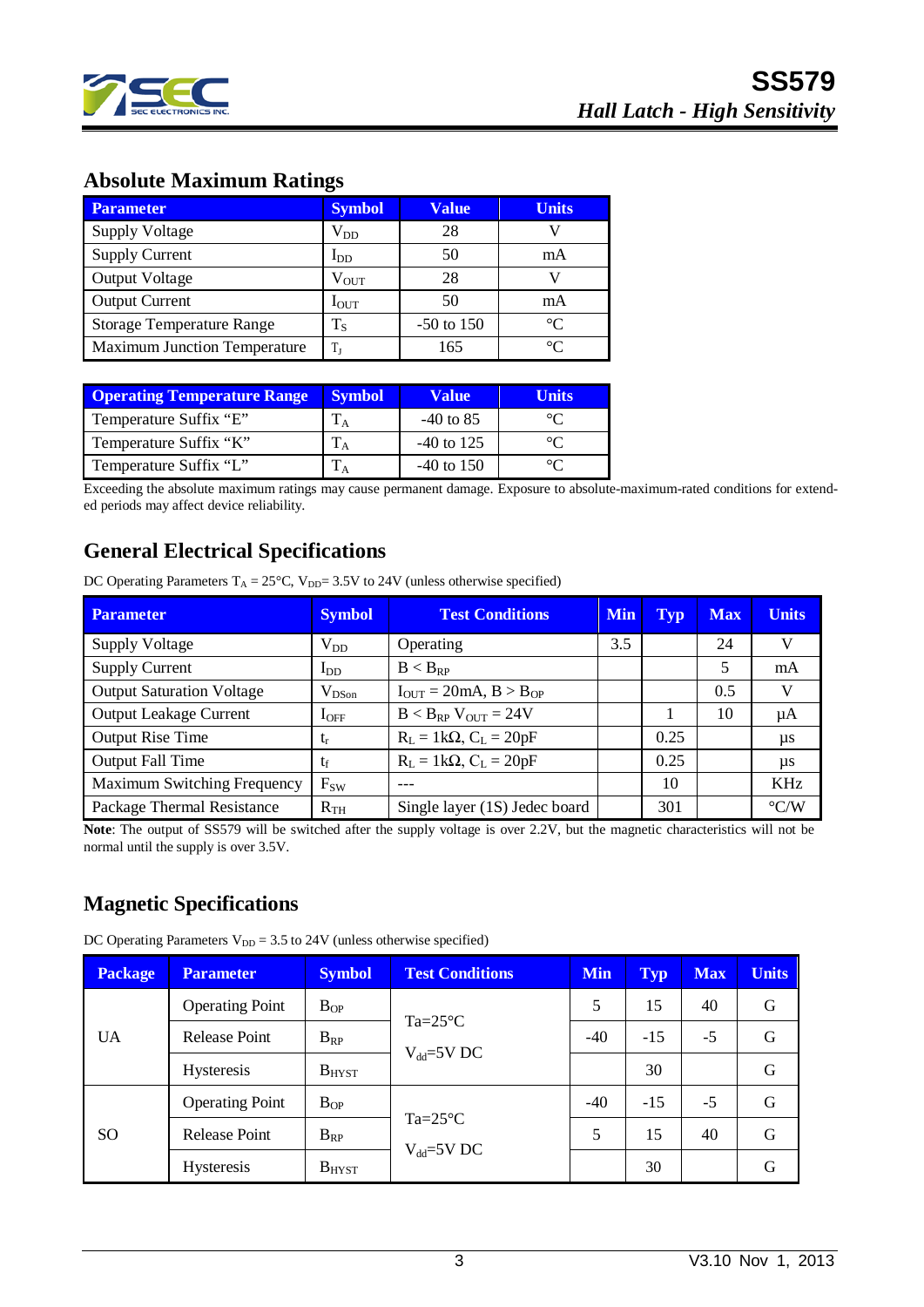

#### **Output Behavior versus Magnetic Pole**

| <b>Test Conditions (UA)</b> | <b>Test Conditions (SO)</b> | OUT  |
|-----------------------------|-----------------------------|------|
| $B < B_{RP}$                | $B > B_{RP}$                | High |
| B > B <sub>OP</sub>         | B < B <sub>OP</sub>         | Low  |

DC Operating Parameters TA = -40°C to 150°C,  $V_{DD} = 3.5$  to 24V (unless otherwise specified)

The SOT-23 device is reversed from the UA package. The SOT-23 output transistor will be turned on(drops low) in the presence of a sufficiently strong North pole magnetic field applied to the marked face and turned off(hoists high) in the presence of a sufficiently strong South pole magnetic field.



#### **Detailed General Description**

The SS579 exhibits latch magnetic switching characteristics. Therefore, it requires both south and north poles to operate properly.

The OUT pin of these devices switches low (turns on) when a magnetic field perpendicular to the Hall sensor exceeds the operate point threshold,  $B_{OP}$ . After turn-on, the output voltage is  $V_{DSon}$ . Note that the device latches, that is, a south pole of sufficient strength towards the branded surface of the device turns the device on. The device remains on if the south pole is removed (B→0). This latching property defines the device as a magnetic memory.

When the magnetic field is reduced below the release point,  $B_{RP}$ , the OUT pin turns off (goes high). The difference in the magnetic operating and release points is the hysteresis,  $B<sub>HYST</sub>$ , of the device. This built-in hysteresis prevents output oscillation near the switching point, and allows clean switching of the output even in the presence of external mechanical vibration and electrical noise.

The device behaves as a latch with symmetric operating and release switching points  $(B_{OP}=|B_{RP}|)$ . This means magnetic fields with equivalent strength and opposite direction drive the output high and low.

Powering-on the device in the hysteresis region (less than  $B_{OP}$  and higher than  $B_{RP}$ ) allows an indeterminate output



*UA package - Latch characteristic*



*SE package - Latch characteristic*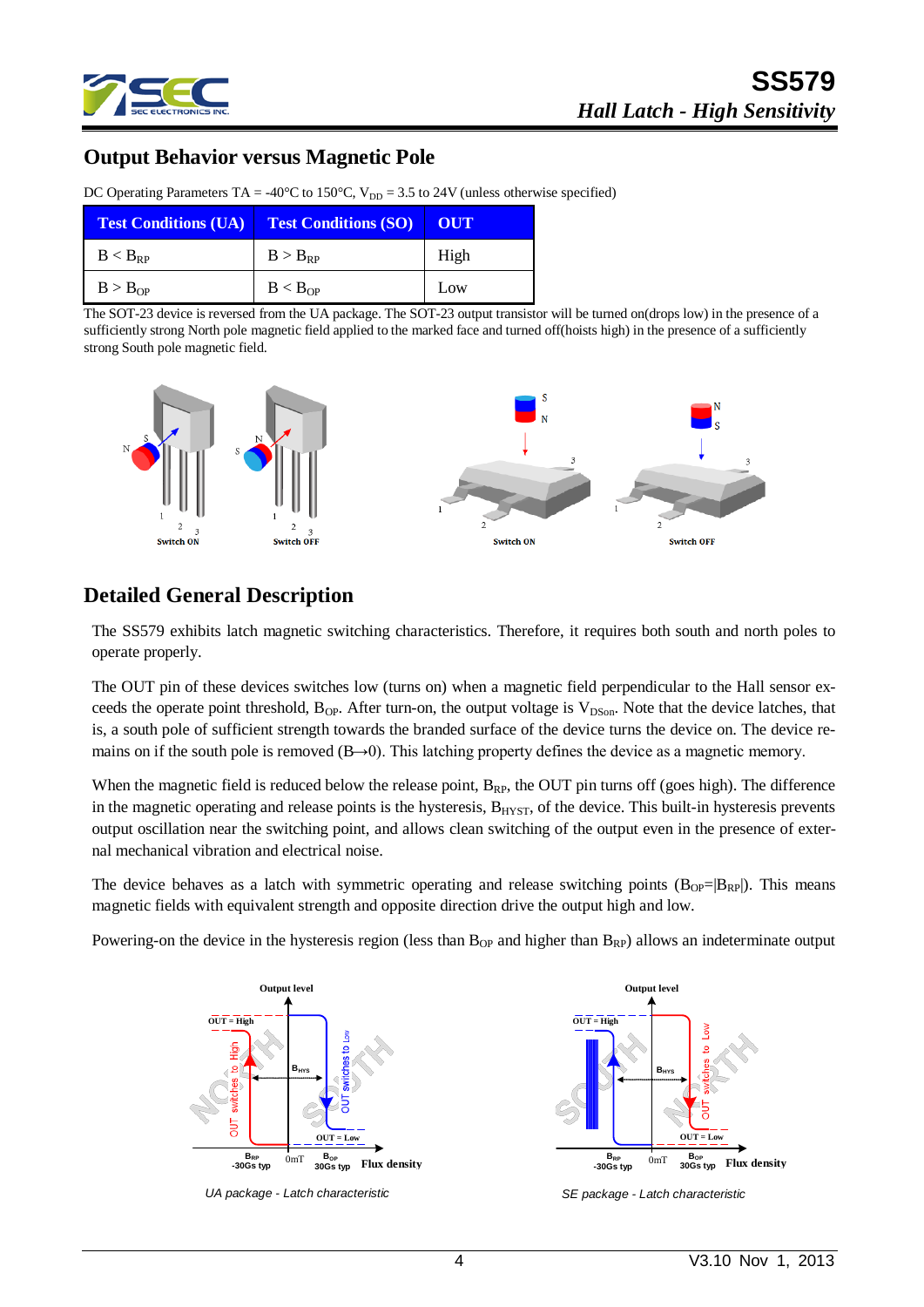

state. The correct state is attained after the first excursion beyond  $B_{OP}$  or  $B_{RP}$ .

The SOT-23 device is reversed from the UA package. The SOT-23 output transistor will be latched on in the presence of a sufficiently strong North pole magnetic field applied to the marked face.

#### **Application Information**

It is strongly recommended that an external bypass capacitor be connected (in close proximity to the Hall sensor) between the supply ( $V_{DD}$  Pin) and ground (GND Pin) of the device to reduce both external noise and noise generated by the chopper stabilization technique. As is shown in the following two figures, a 0.1μF capacitor is typical.

#### **Typical Three-Wire Application Circuit**



For reverse voltage protection, it is recommended to connect a resistor or a diode in series with the  $V_{DD}$  pin. When using a resistor, three points are important:

- the resistor has to limit the reverse current to 50mA maximum ( $V_{CC}$  / R1  $\leq$  50mA)

- the resulting device supply voltage  $V_{DD}$  has to be higher than  $V_{DD}$  min ( $V_{DD} = V_{CC} - R1*I_{DD}$ )

- the resistor has to withstand the power dissipated in reverse voltage condition ( $P_D = V_{CC}^2 / R1$ )

When using a diode, a reverse current cannot flow and the voltage drop is almost constant  $(\approx 0.7V)$ .

Therefore, a 100Ω/0.25W resistor for 5V application and a diode for higher supply voltage are recommended. Both solutions provide the required reverse voltage protection.

When a weak power supply is used or when the device is intended to be used in noisy environment, it is recommended the following figure is used.

The low-pass filter formed by R1 and C1 and the Zener diode Z1 bypass the disturbances or voltage spikes occurring on the device supply voltage  $V_{DD}$ . The diode D1 provides additional reverse voltage protection.

#### **Automotive and Severe Environment Protection Circuit**



The SS579 have been optimized for commutation applications in 5V and 12V brushless DC motors. The following figure in the next page is the typical application circuit for 3 phase brushless DC motors.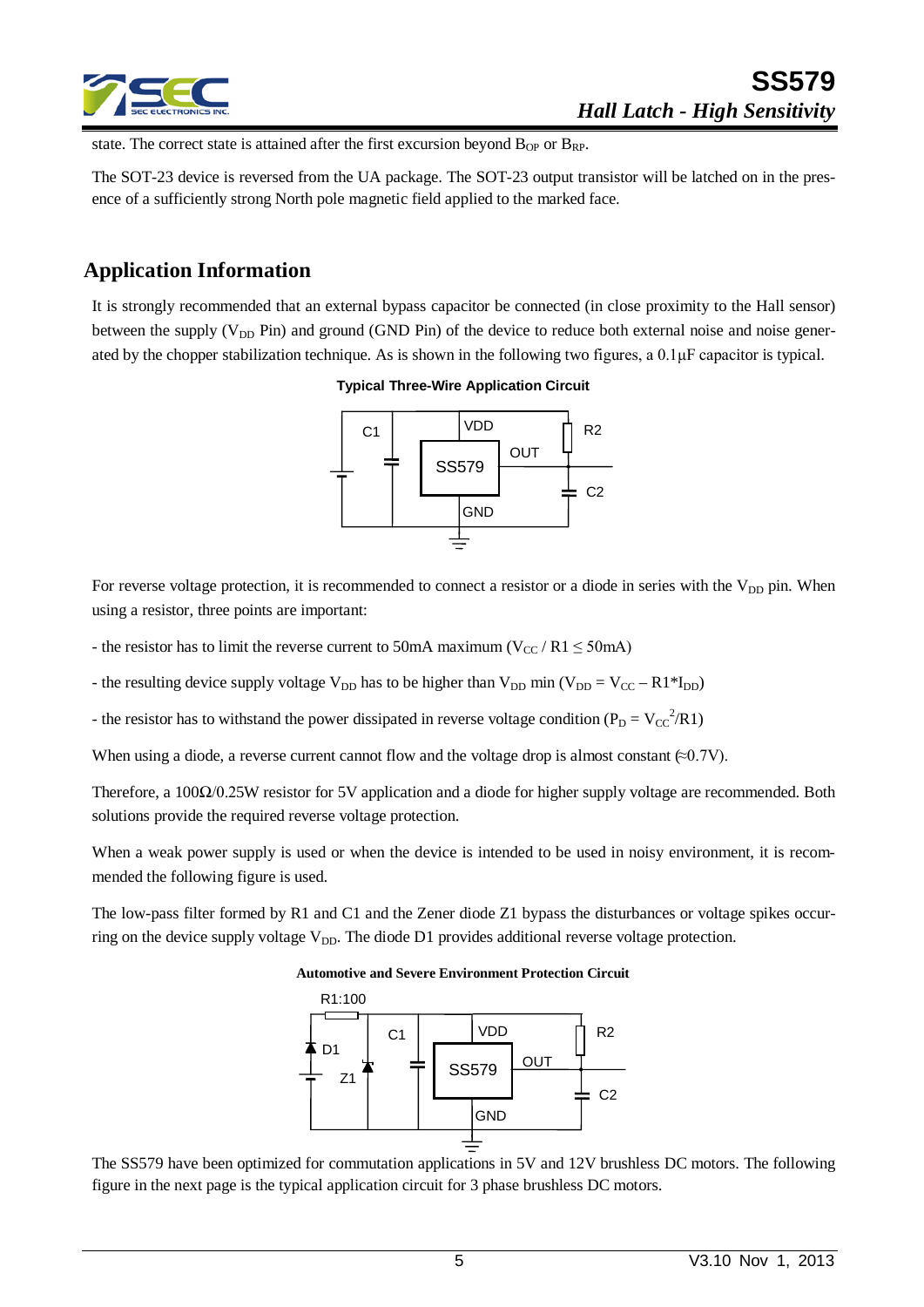



## **ESD Precautions**

Electronic semiconductor products are sensitive to Electro Static Discharge (ESD). Always observe Electro Static Discharge control procedures whenever handling semiconductor products.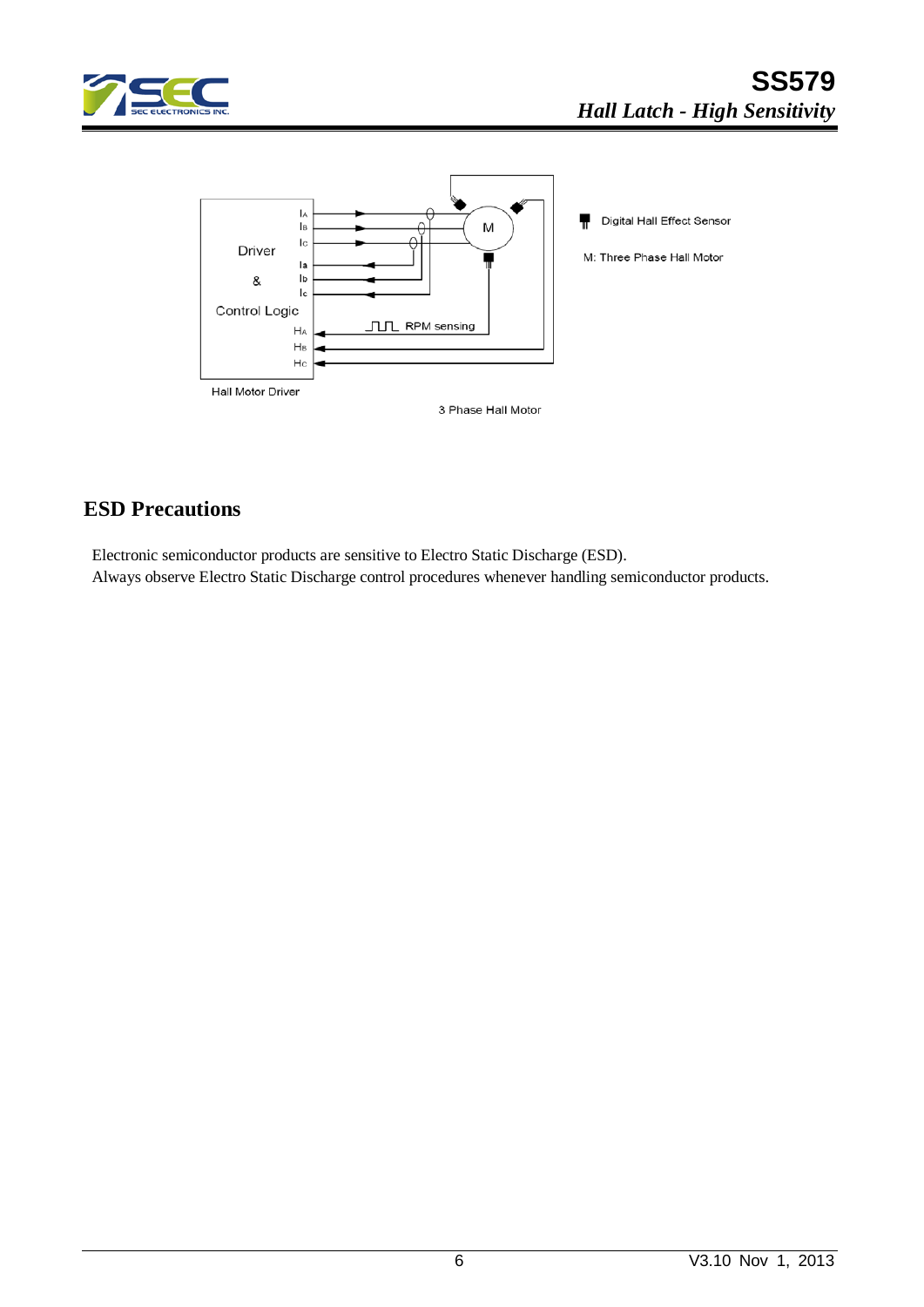

## **Package Information**

**Package U, 3-Pin SIP:**